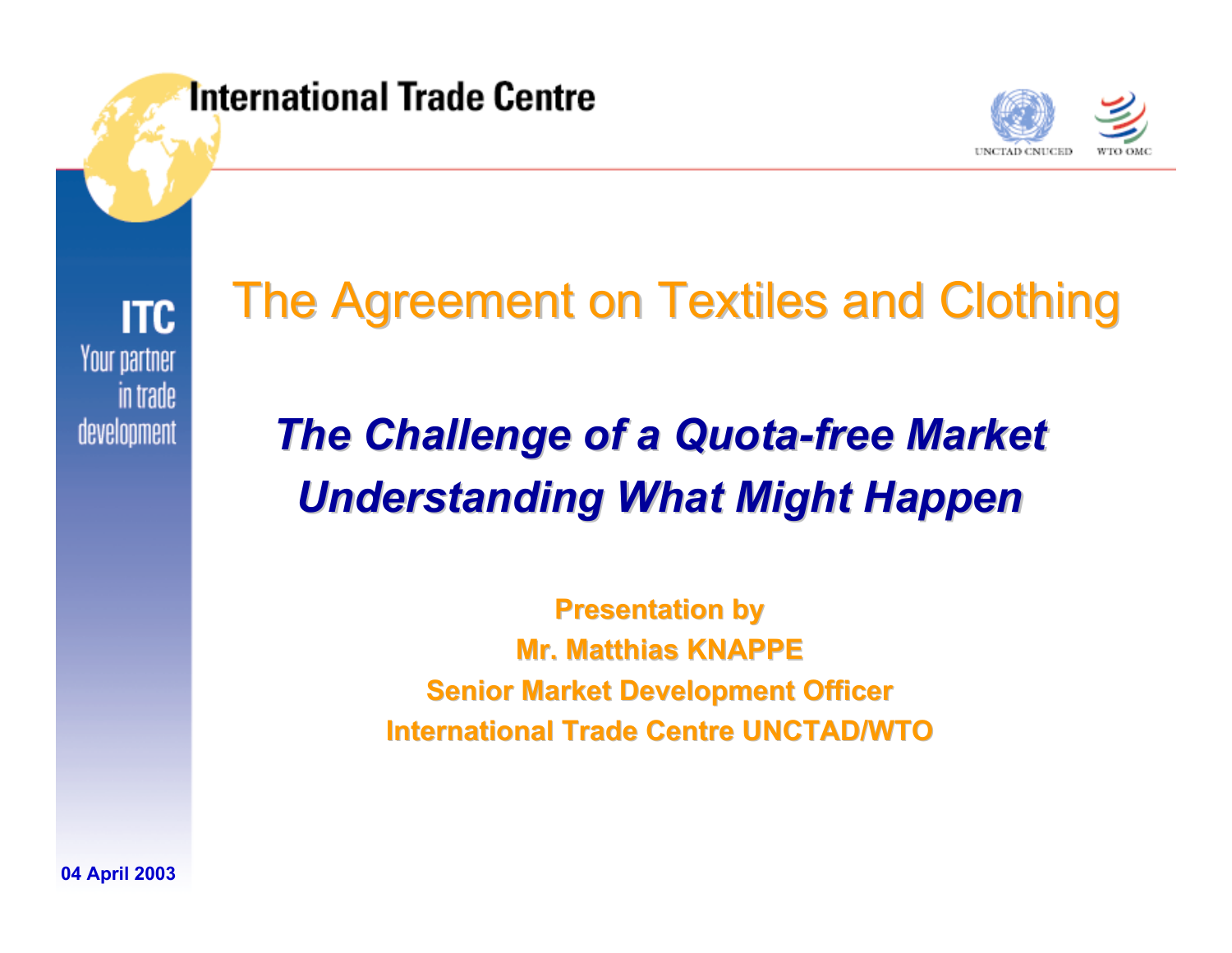# **With the Phasing-out of the ATC in 2005 the question is not…**

Whether there will be a change or not! The question is whether it will be a:

- •Sudden collapse
- $\bullet$  Or an immense and unstoppable but somewhat predictable change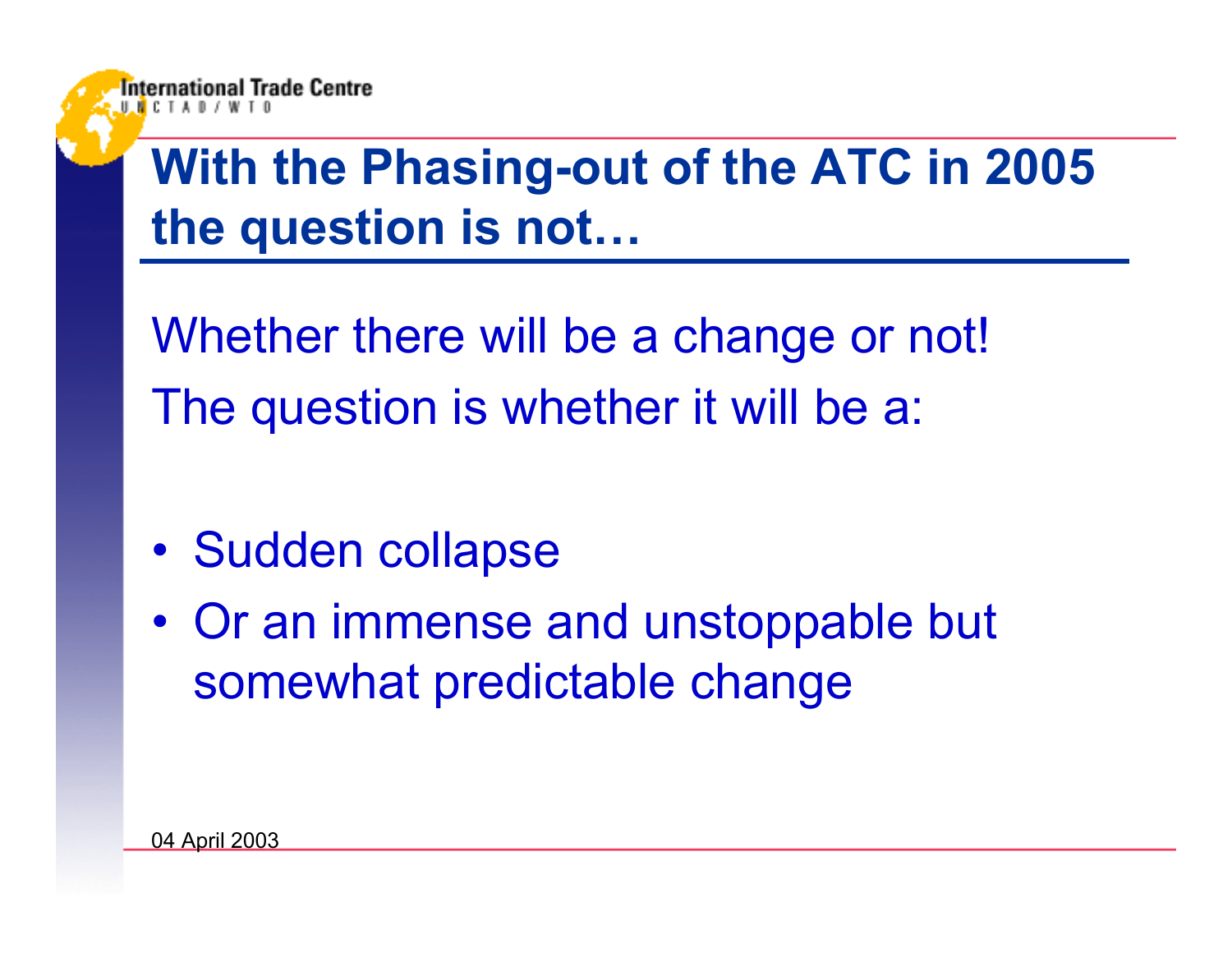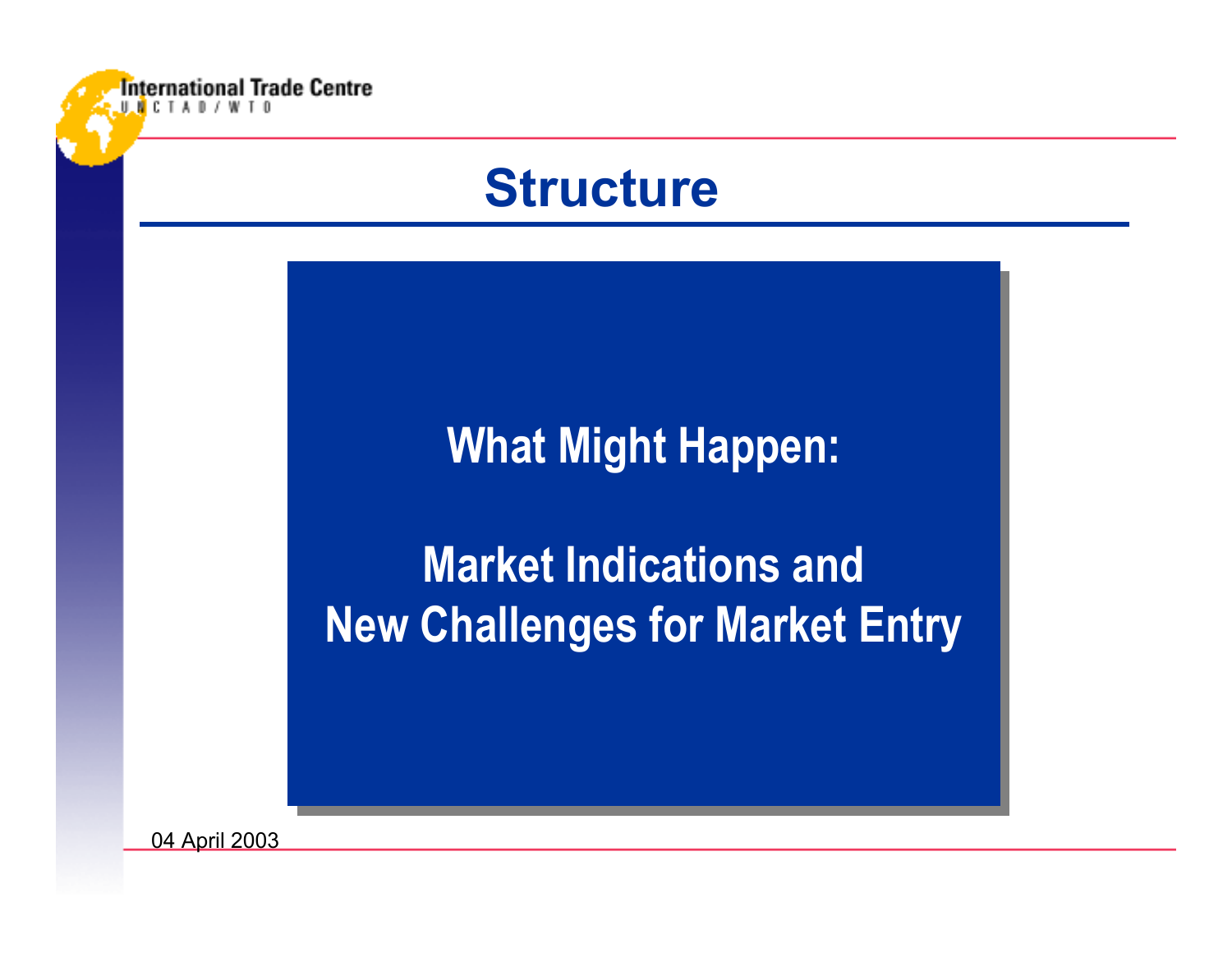

# **Regionalisation of Trade**

Trade develops along regional lines Export of final garments

- • US: NAFTA, Free Trade with SADC, CACM, Andean Countries, etc.
- • EU: Turkey, Mexico, Brazil, South Africa, ACP, etc.
- Sourcing of fabrics and ancillaries:
- • SADC/AGOA, ASEAN, SAARC, CACM/CBI, Andean region, etc.

04 April 2003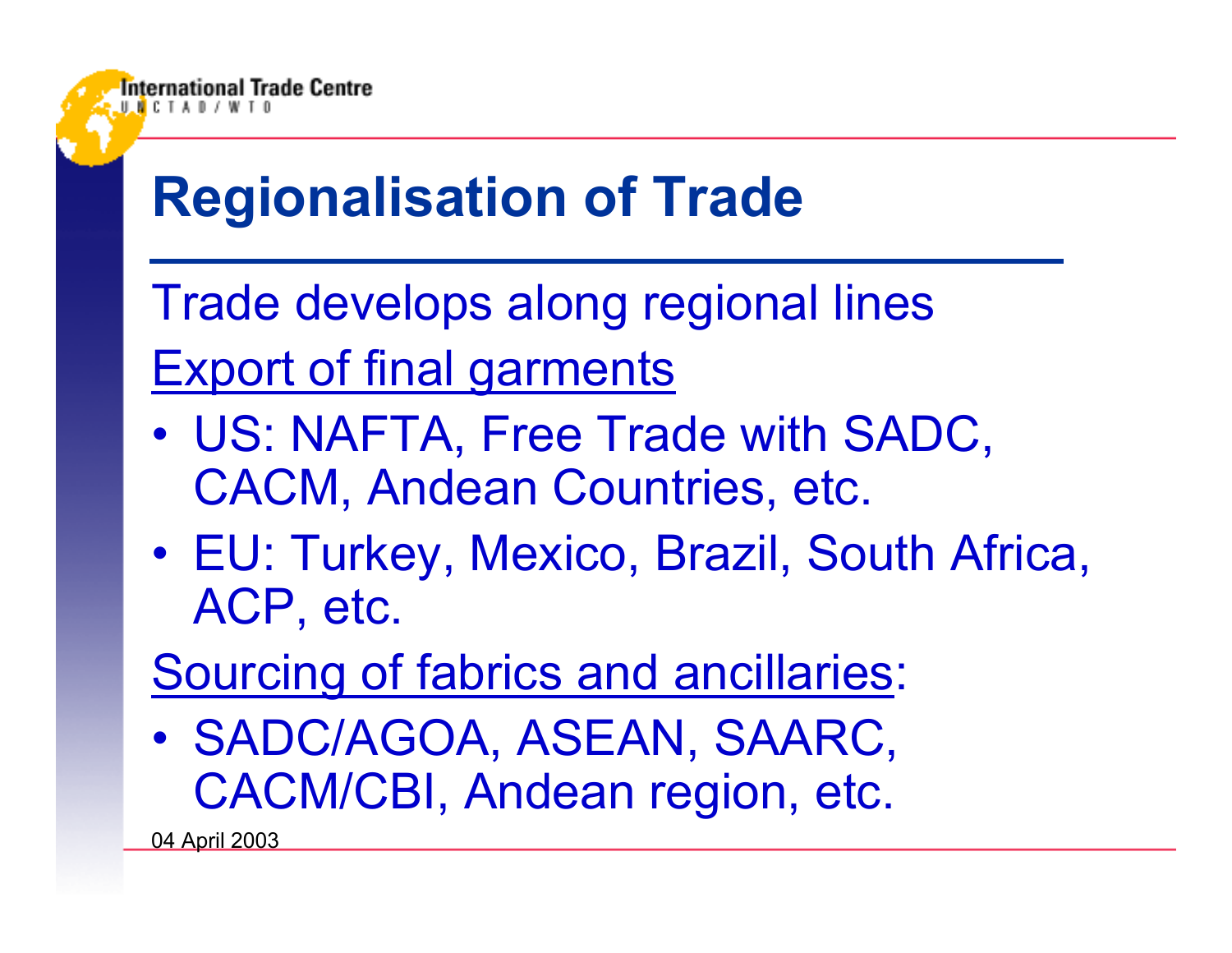#### **Complex Patchwork of International Trade Agreements: European Trade Policy**

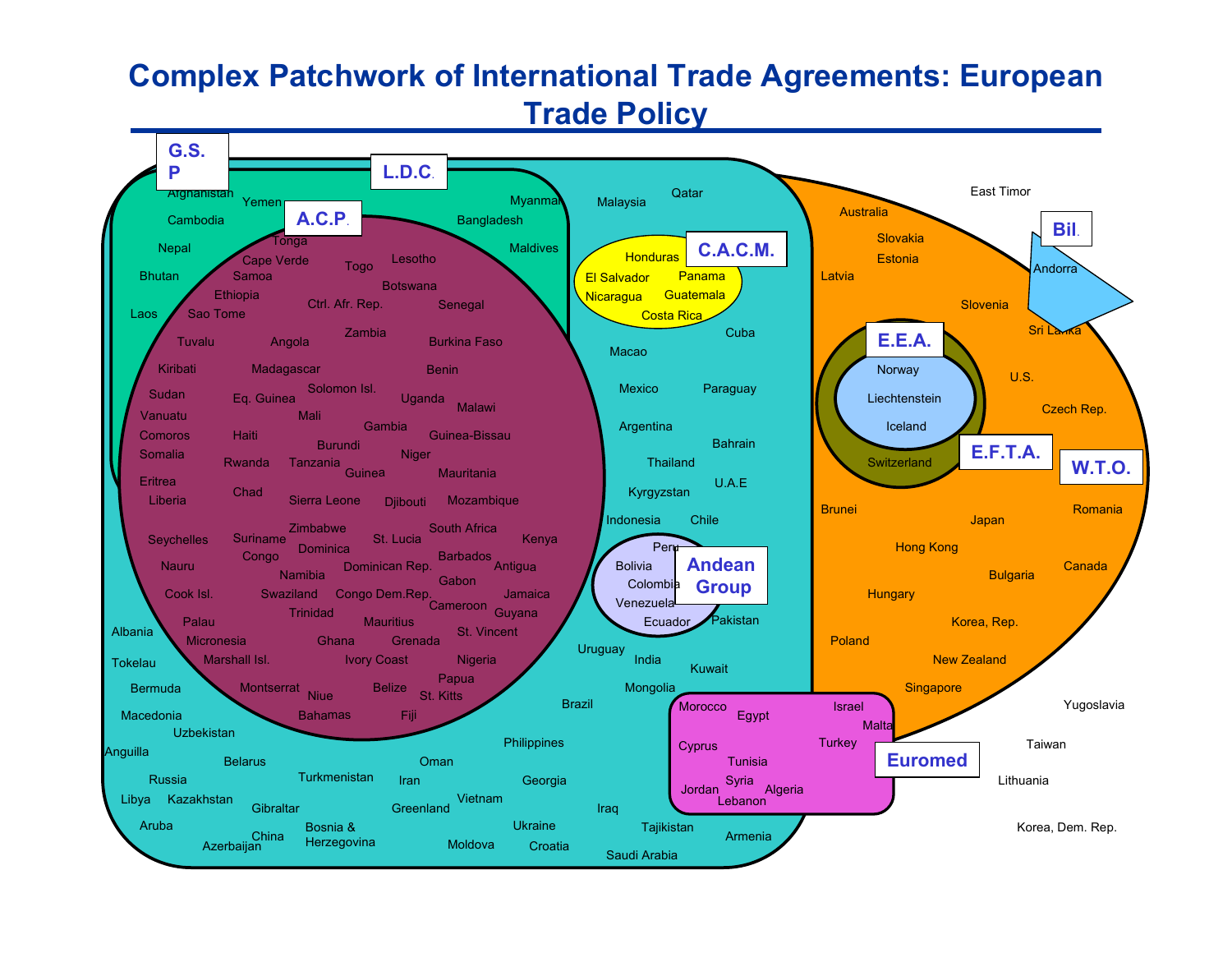## **Prices will Fall Further**

Trends in US textile and clothing import prices, 1983-2001 US\$/sme



04 April 2003 Source: Robin Anson, Director Textiles Intelligence; Hong Kong 3 October 2002; www.textilesintelligence.com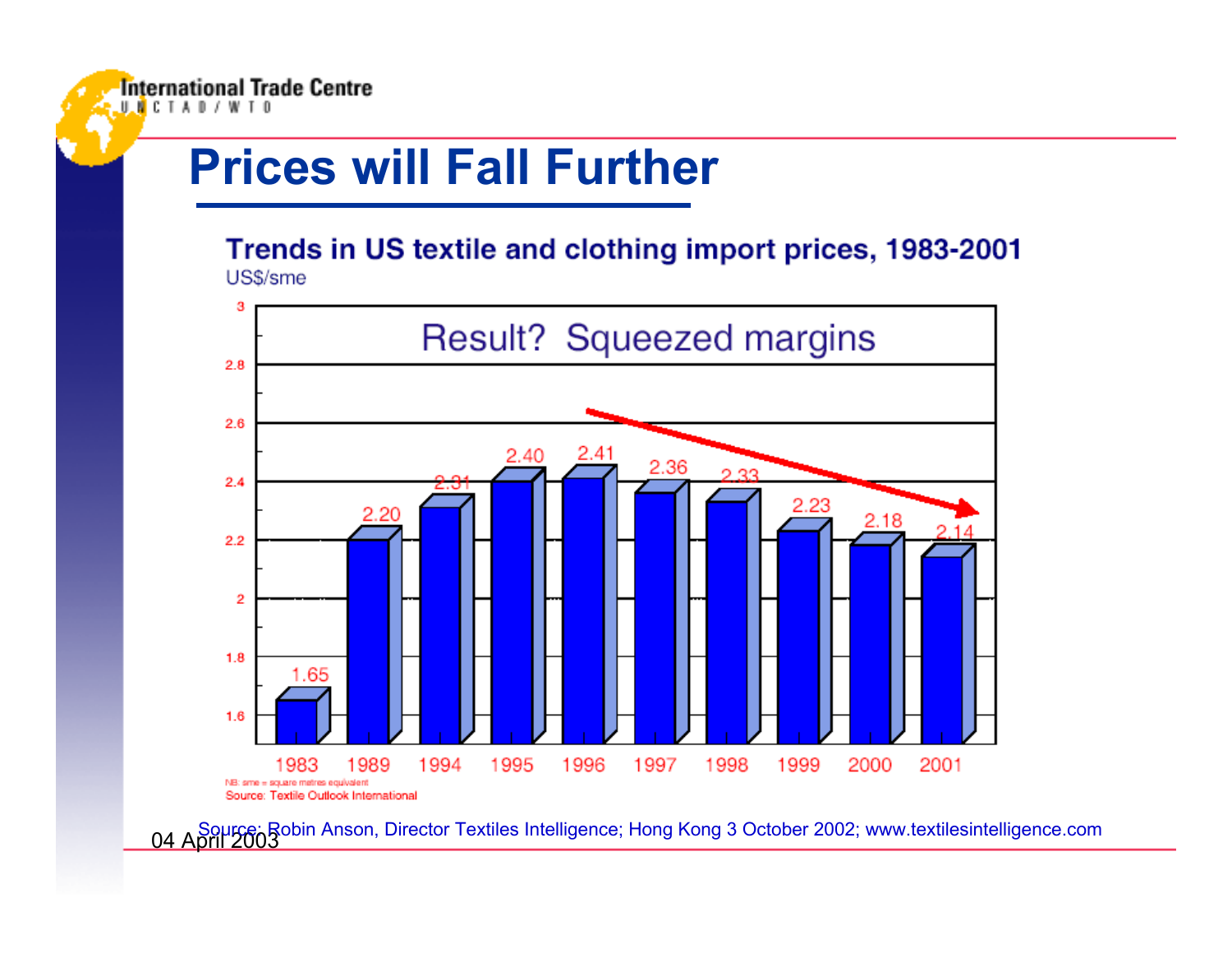# **Possible New WTO-conform Protective Measures after 2004**

• Increased use of trade remedies.

a) Safeguards (fairly traded imports).

b) Antidumping & countervailing duties (unfairly traded imports).

- T&C products as targets for retaliation in dispute settlement cases.
- Increase of administrative burdens (record keeping).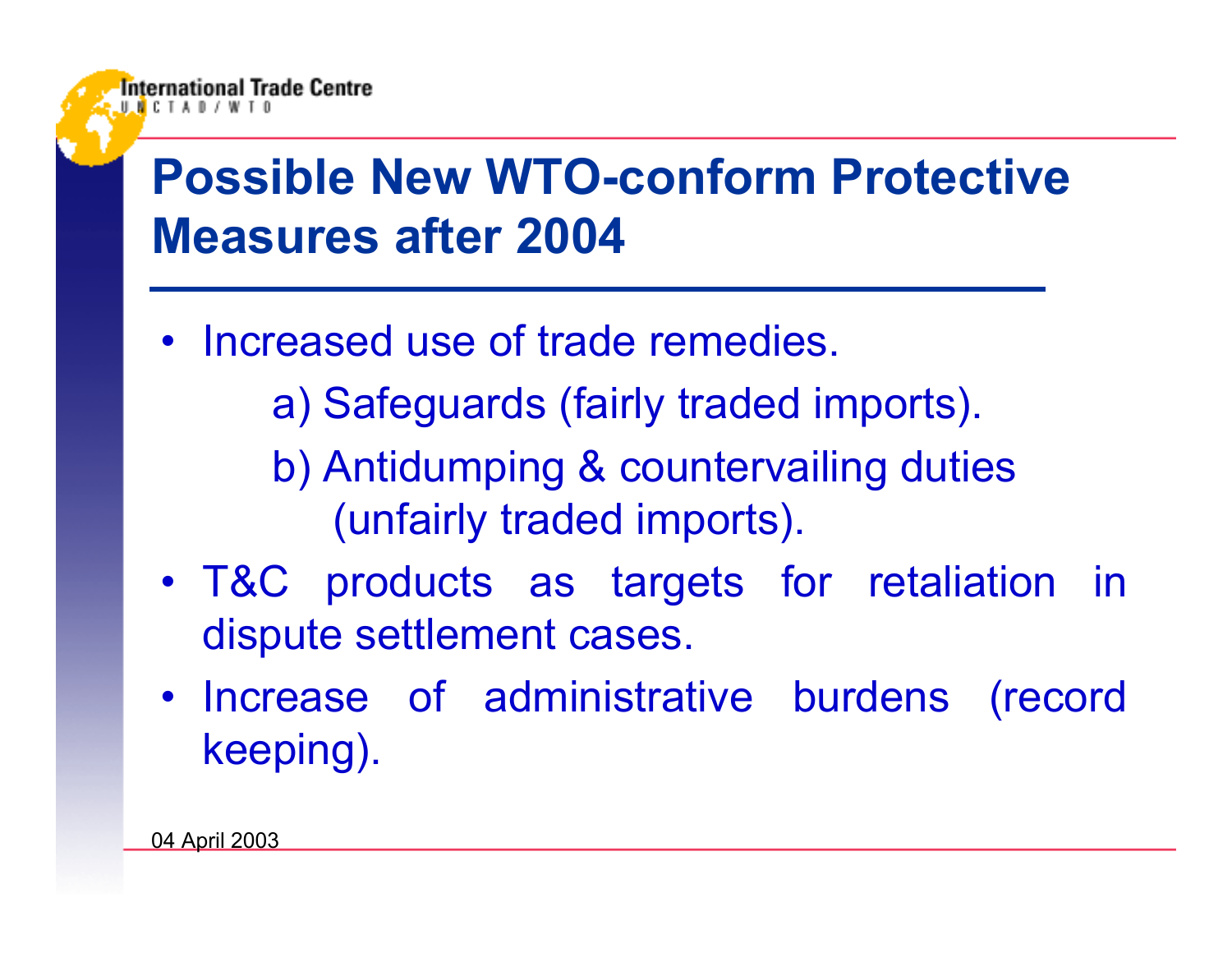#### **New Possible Protective Measures until 2004**

- Attempts to divide the developing world.
- Reciprocal market access demands.
- • Tough rules of origin, transhipment and customs enforcement.
- No unilateral concessions.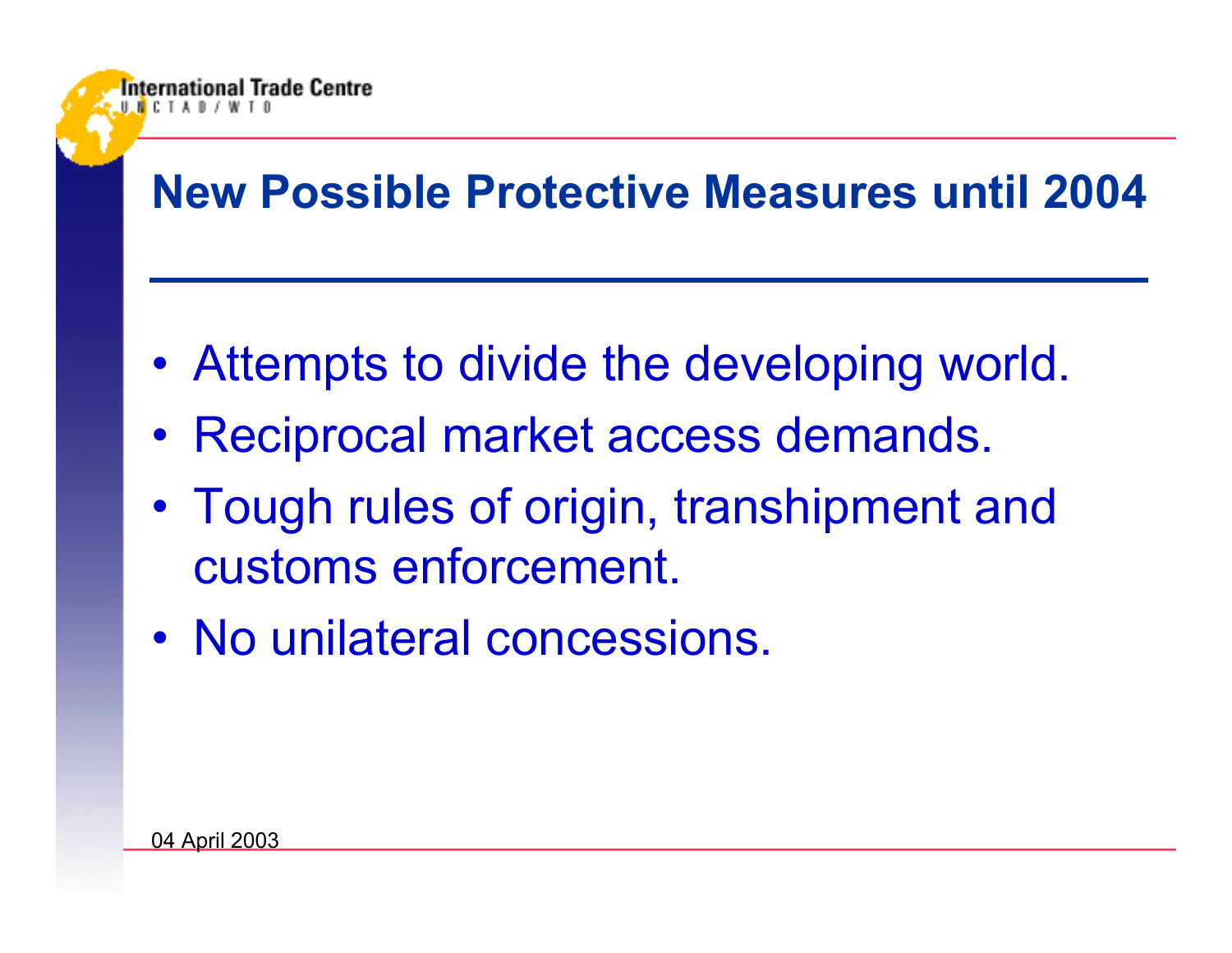

# **Likely Post-2004 US sourcing pattern**

#### The US Congressional Textile Caucus:

- Sourcing is driven by quota constraints (retailers buy from 40-60 countries).
- To be cut by half by end 2005/2006.
- Further drop to 1/3 to  $\frac{1}{4}$  by 2010.
- LDCs will especially be hard hit.

Source: US Department of Commerce: Report to the Congressional Textile Caucus on the administration's efforts on textile issues; Washington, September 2002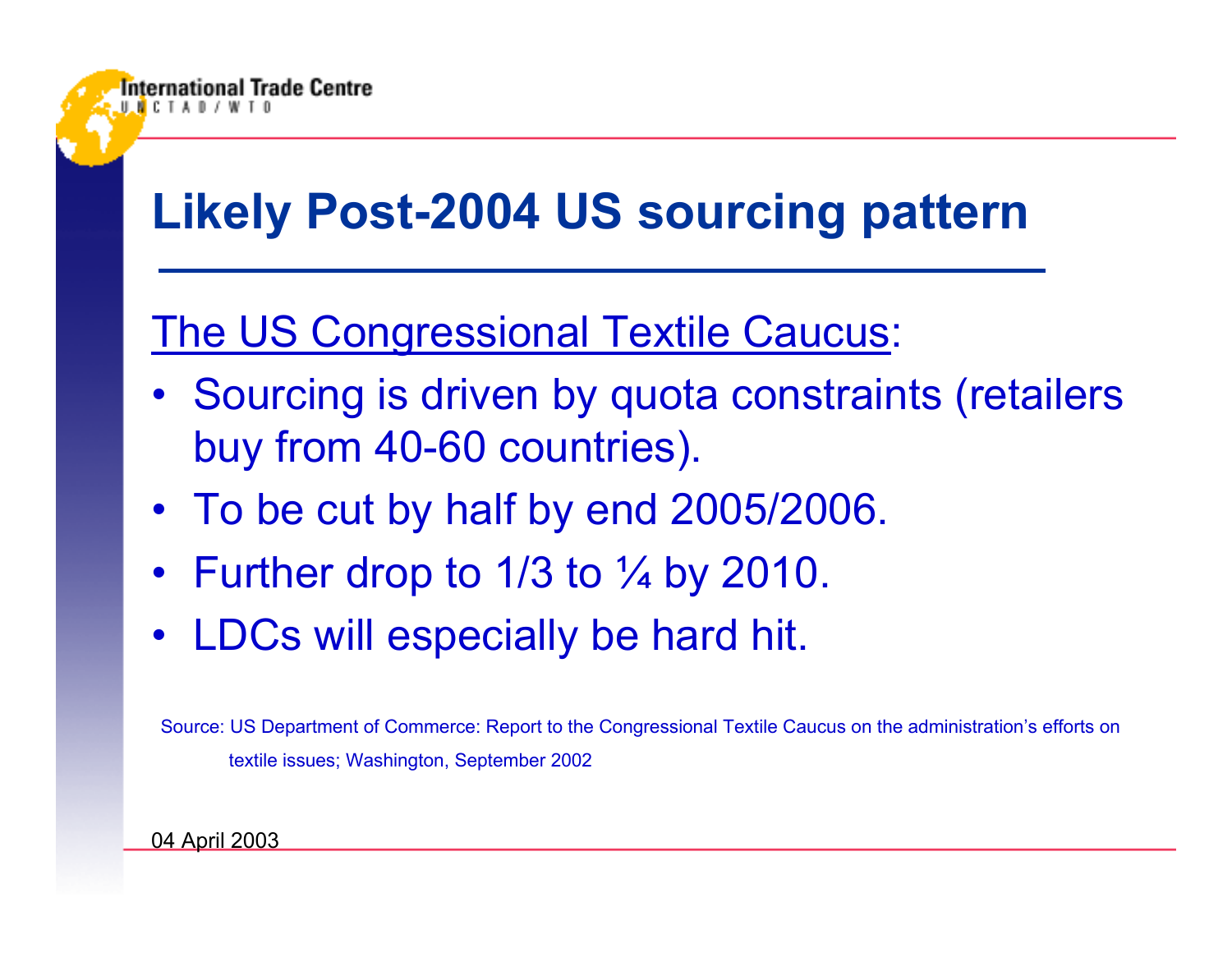# **US Customs-Trade Partnership Against Terrorism: Burden for T&C Exporters**

- Under the Department of Homeland Security
- Envisaged a supply chain covering manufacturers
- Manufacturer-monitoring to include security compliance
- E.g. verification of job applications
- US customs to visit manufacturers randomly
- Mandatory advanced cargo electronic information
- That could add extra transit time

04 April 2003

rnational Trade Centre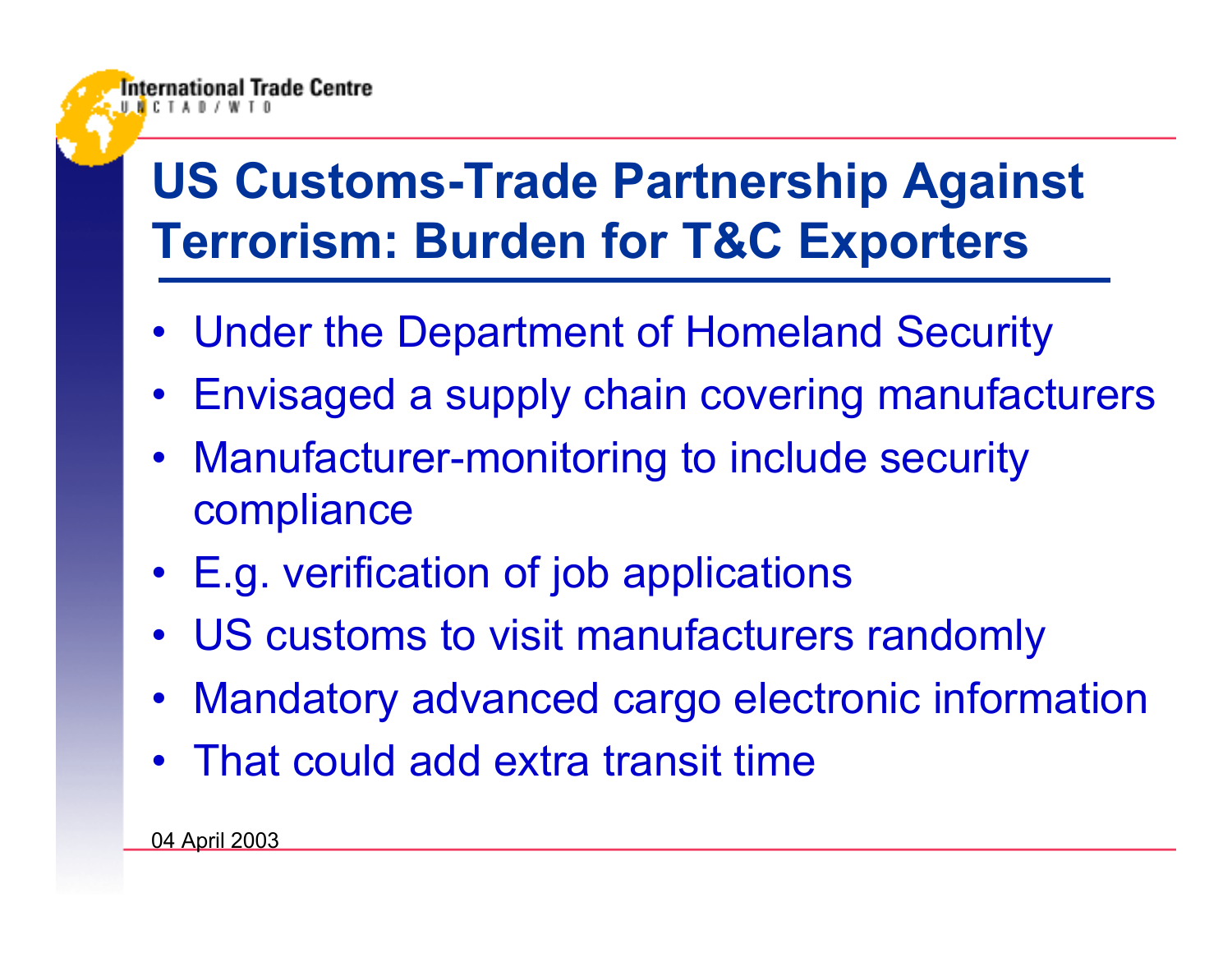

# **Enterprise Record-keeping Requirements Imposed by Importing Country Customs**

- **Understandable** records, in which steps of production are clear.
- Actual production machinery necessary.
- Payment for materials & payroll.
- Export documentation, incl. shipping records.
- Contracts, incl. with subcontractors.
- Cutting, assembly and out-processing records.
- Certificates of Origin.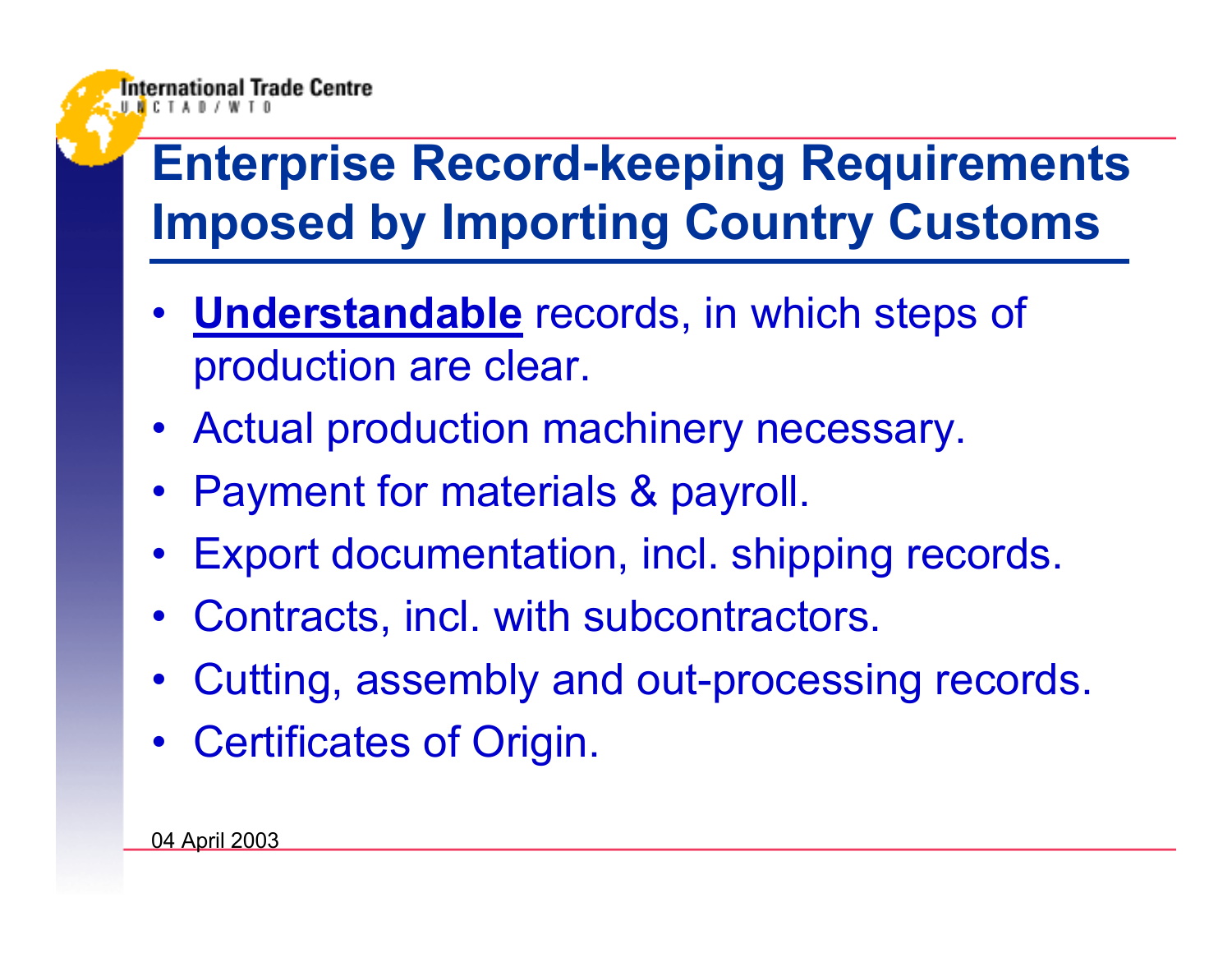## **What buyers request from enterprises**

- • Strong buyer's market: concentration on a few countries where they can source best.
- •Critical Mass needed.

International Trade Centre

- • Pure CMT business will phase out, buyers will ask for services (approach to customer satisfaction).
- •Retail-Supplier Partnership (transparency, joint planning).
- •Craftsmanship is taken for granted.
- •Lean retailing: transfer of inventory management to supplier
- • Sales- and demand-driven strategies replace supply-driven strategies.

04 April 2003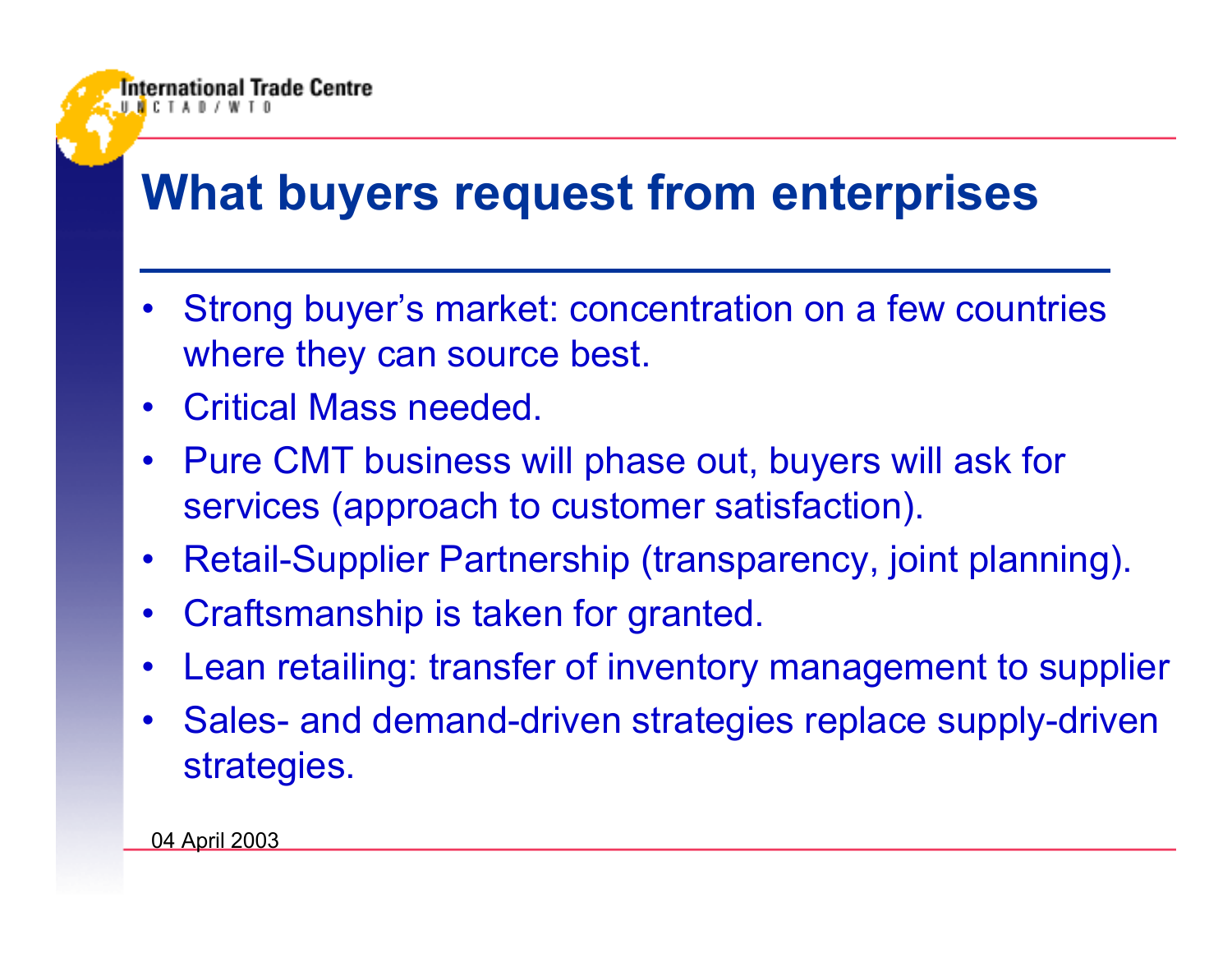

- •Eco labelling schemes remain "voluntary".
- • Choice of buying environmentally-friendly products serves those using it as a marketing tool to distinguish from competitors.
- For others it can reduce market access.
- No international standards.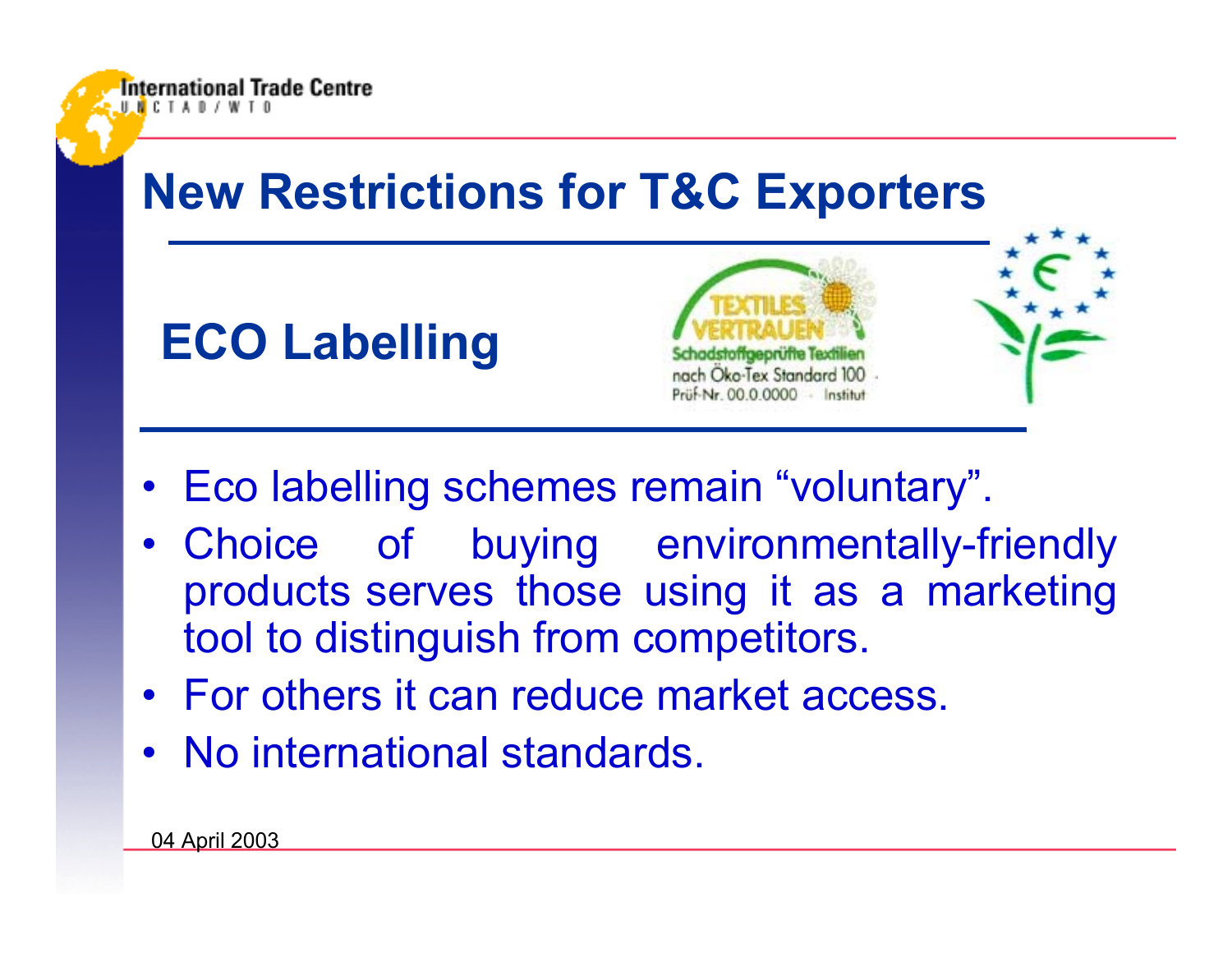

- 1. No child labour
- 2. Working conditions
- 3. No forced labour
- 4. Compensation
- 5. No discrimination
- 6. Working hours
- 7. Minimum wages
- 8. Freedom of associations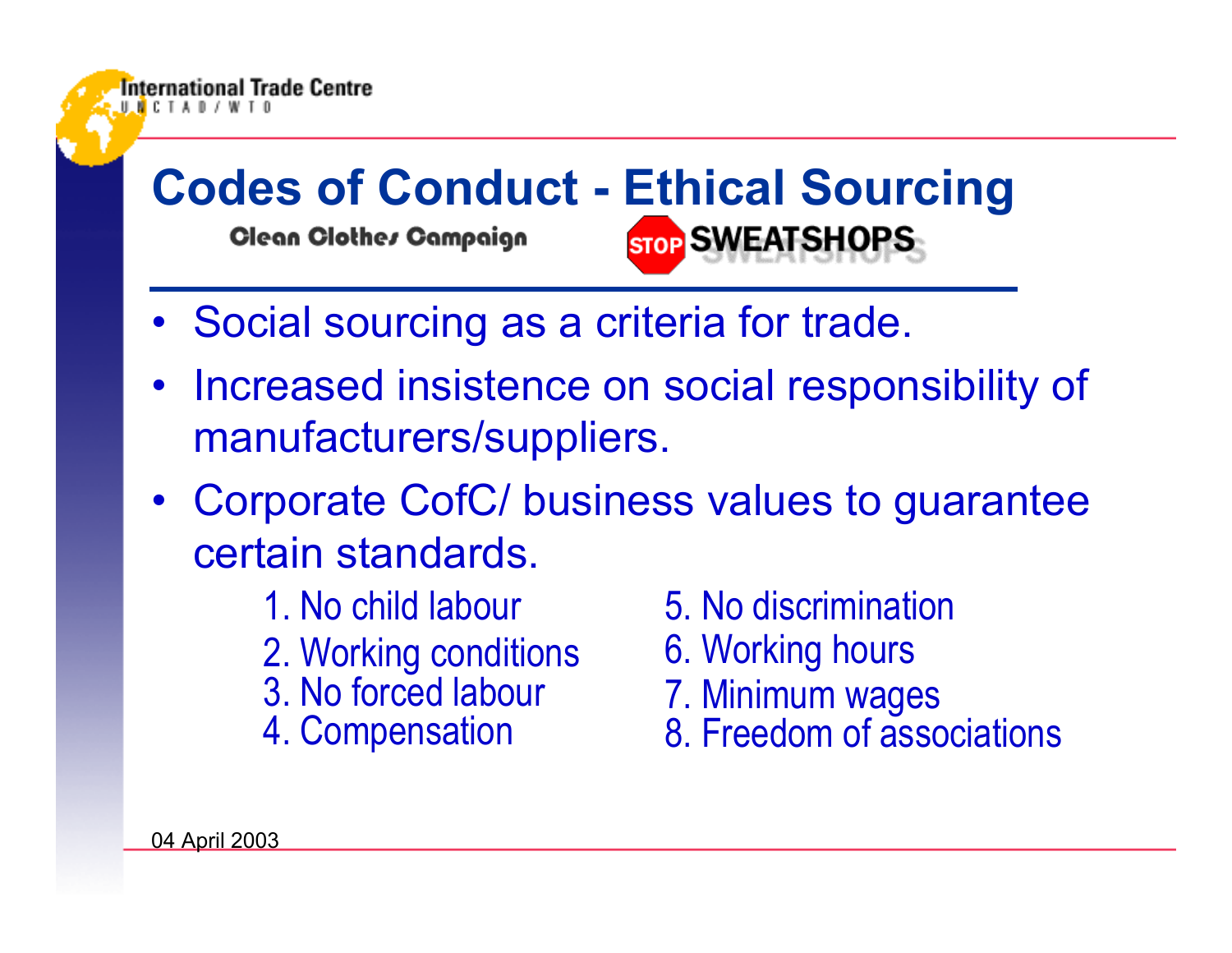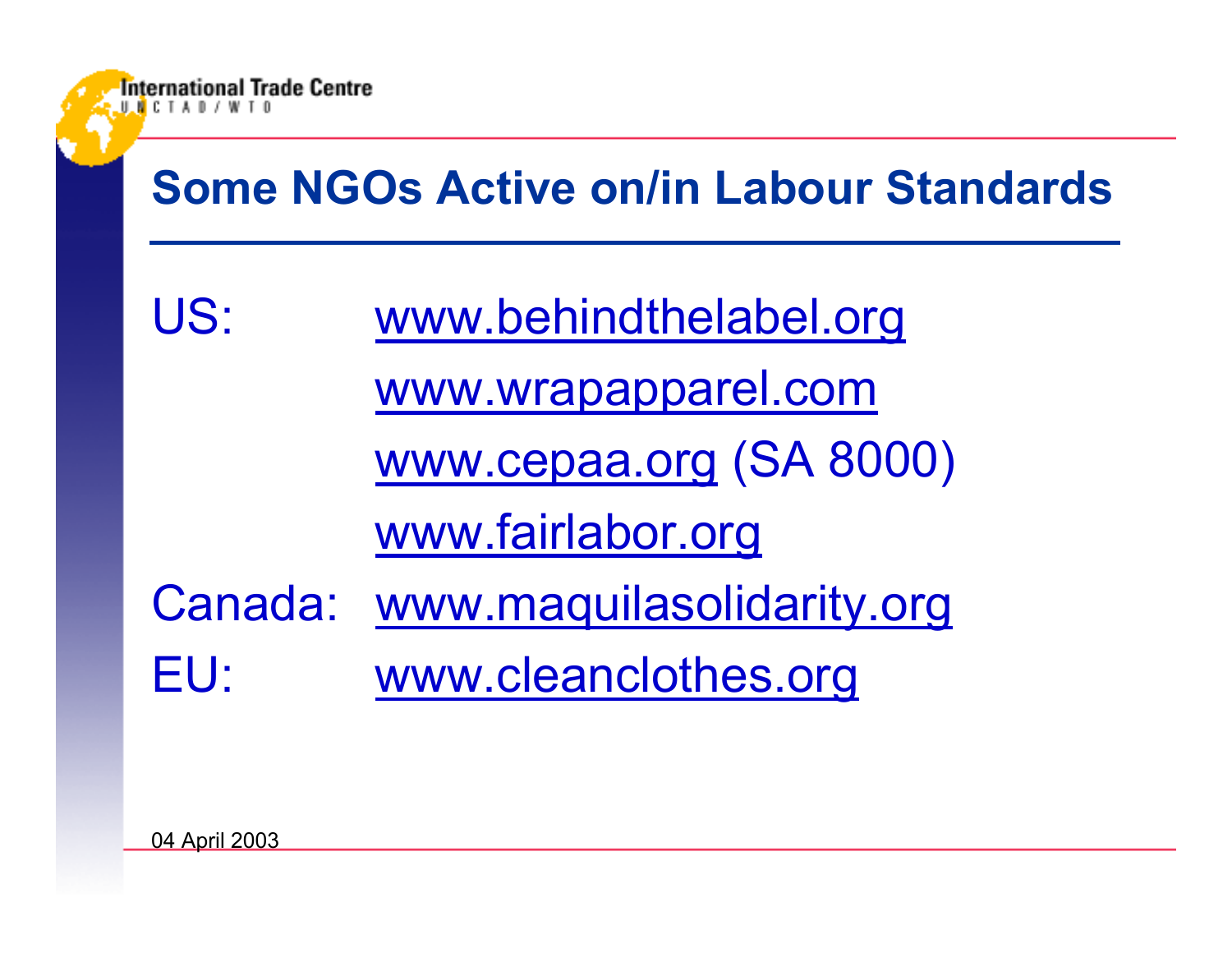

## **Structure**

**What Might Happen: What Might Happen:**

**Survey the Performance Survey the Performance of the Major Players of the Major Players**

04 April 2003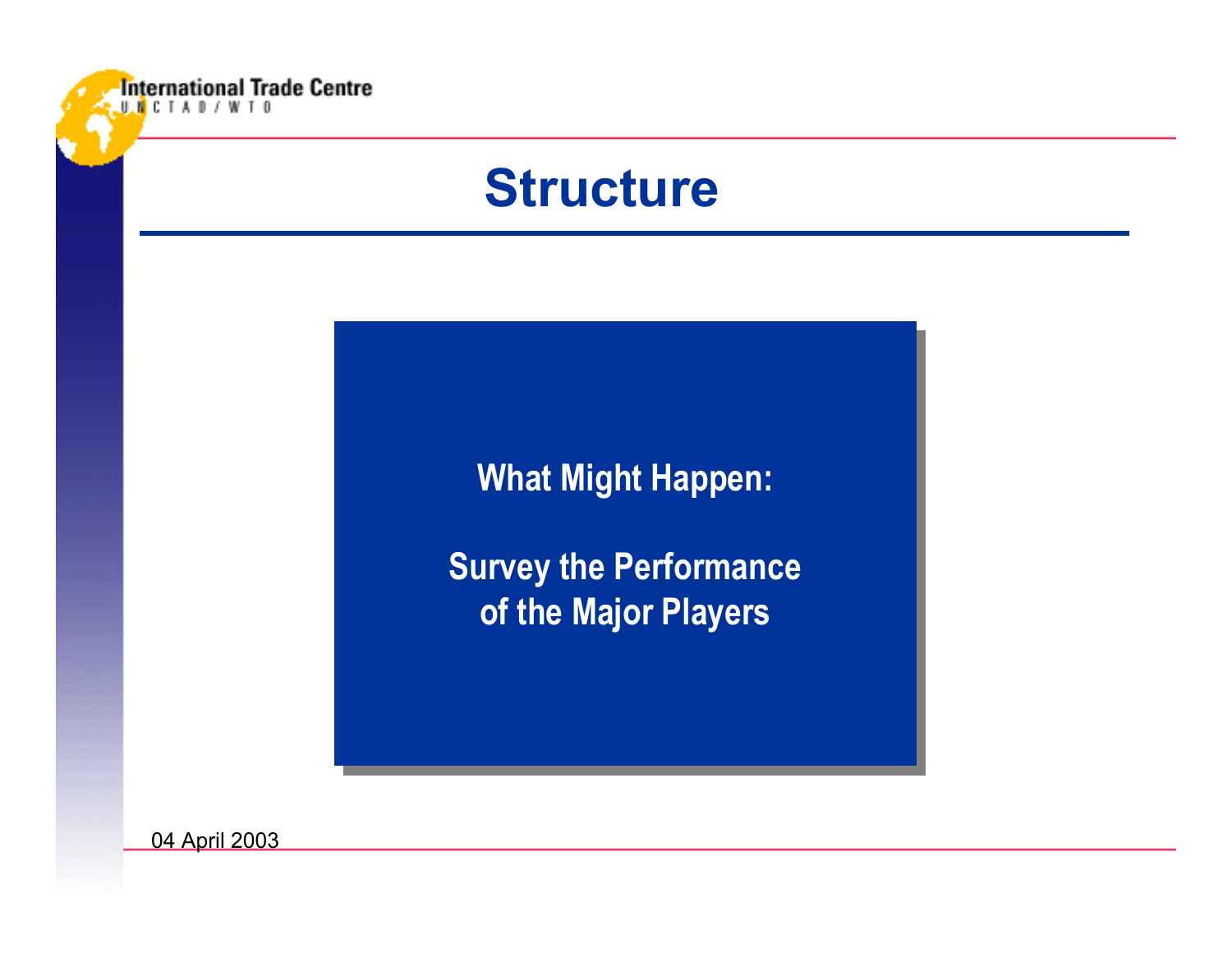# **Expected Winners & Losers**

national Trade Centre



- Countries now fully using their quotas will increase their exports.
- Countries not using their quotas:unlikely to benefit.
- •DCs not under quota will face intense competition.
- •DCs without meaningful export quantities: it will become even more difficult to enter world markets.
- •Mass products: high competition.
- •More specialised/ wider range: lower impact.
- <u>04 April 2003</u> • Overall: Pure economics favour large suppliers to the detriment of SME suppliers.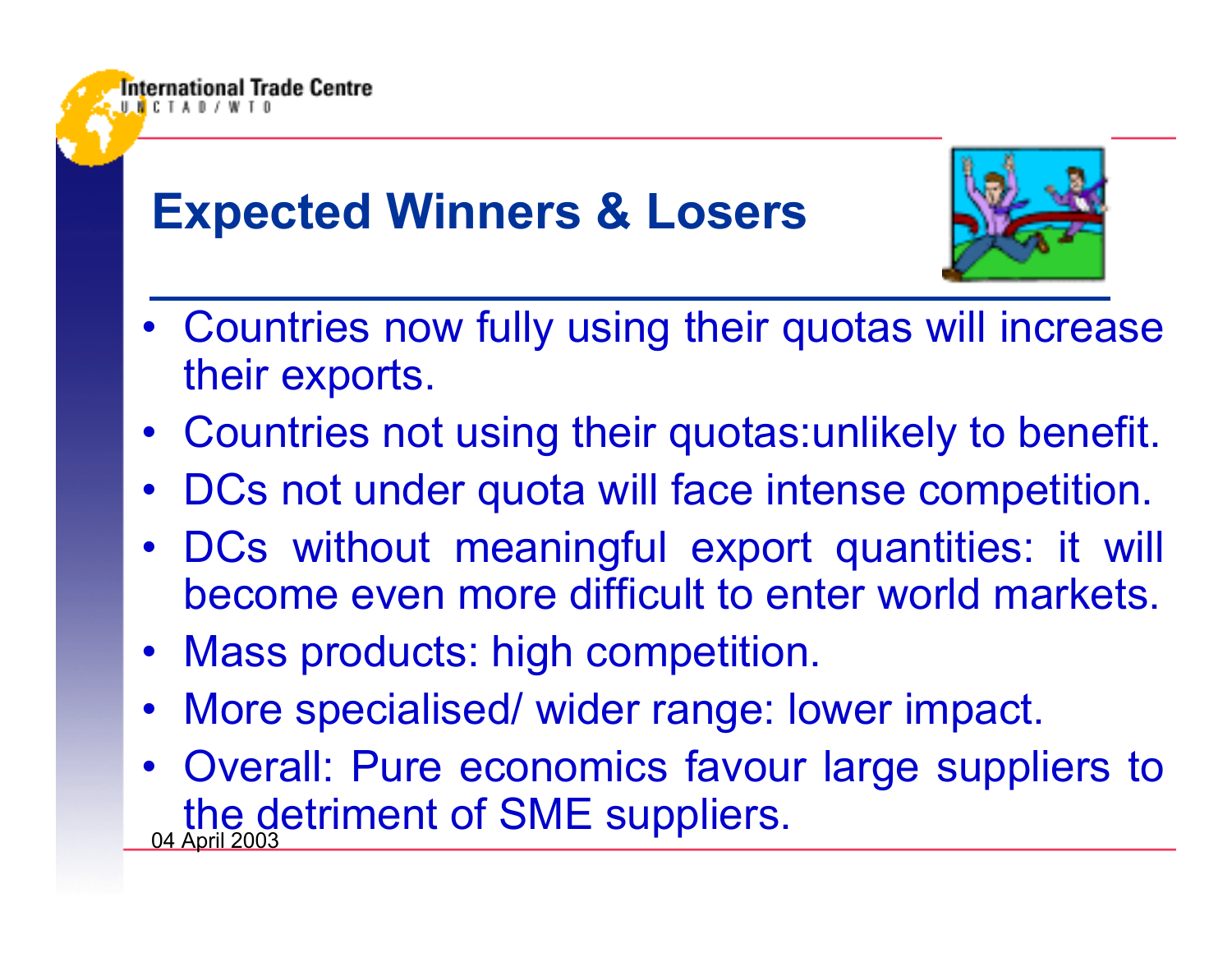## **China: Will the Winner Take it All?**

- • China penetration into US market: Increase of exports by 50 % in 2002
- • Is the quota-free Japanese market an example? In 2001 Japan imported 87.7% of its total garment requirements from P. R. China, an increase of 66 % over 10 years.
- $\bullet$ Increased US and EU Quota-utilisation
- Increase in volume; decrease in prices

**Trade Centre**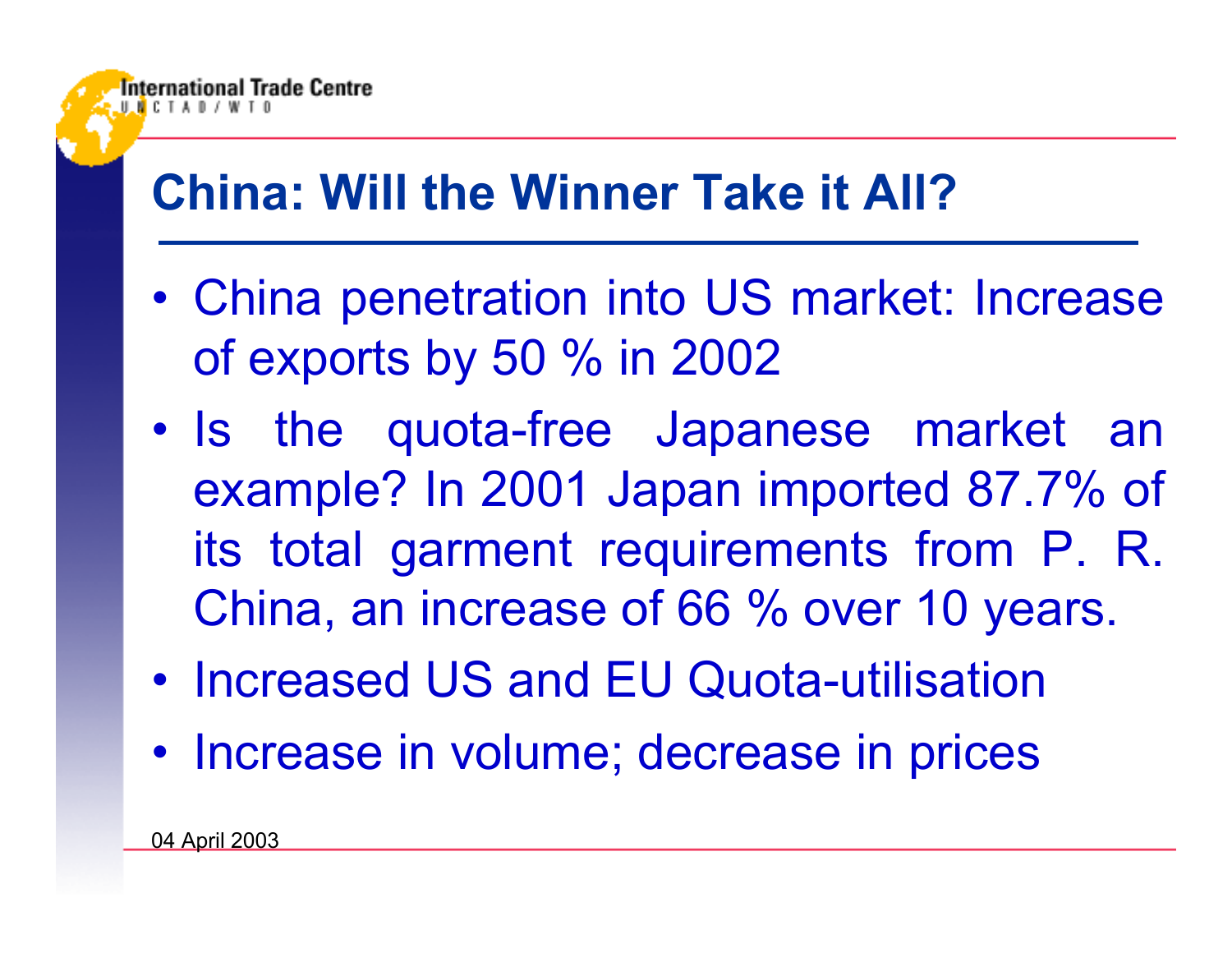#### **US Textile and Apparel Imports from China 1/2002-7/2002**

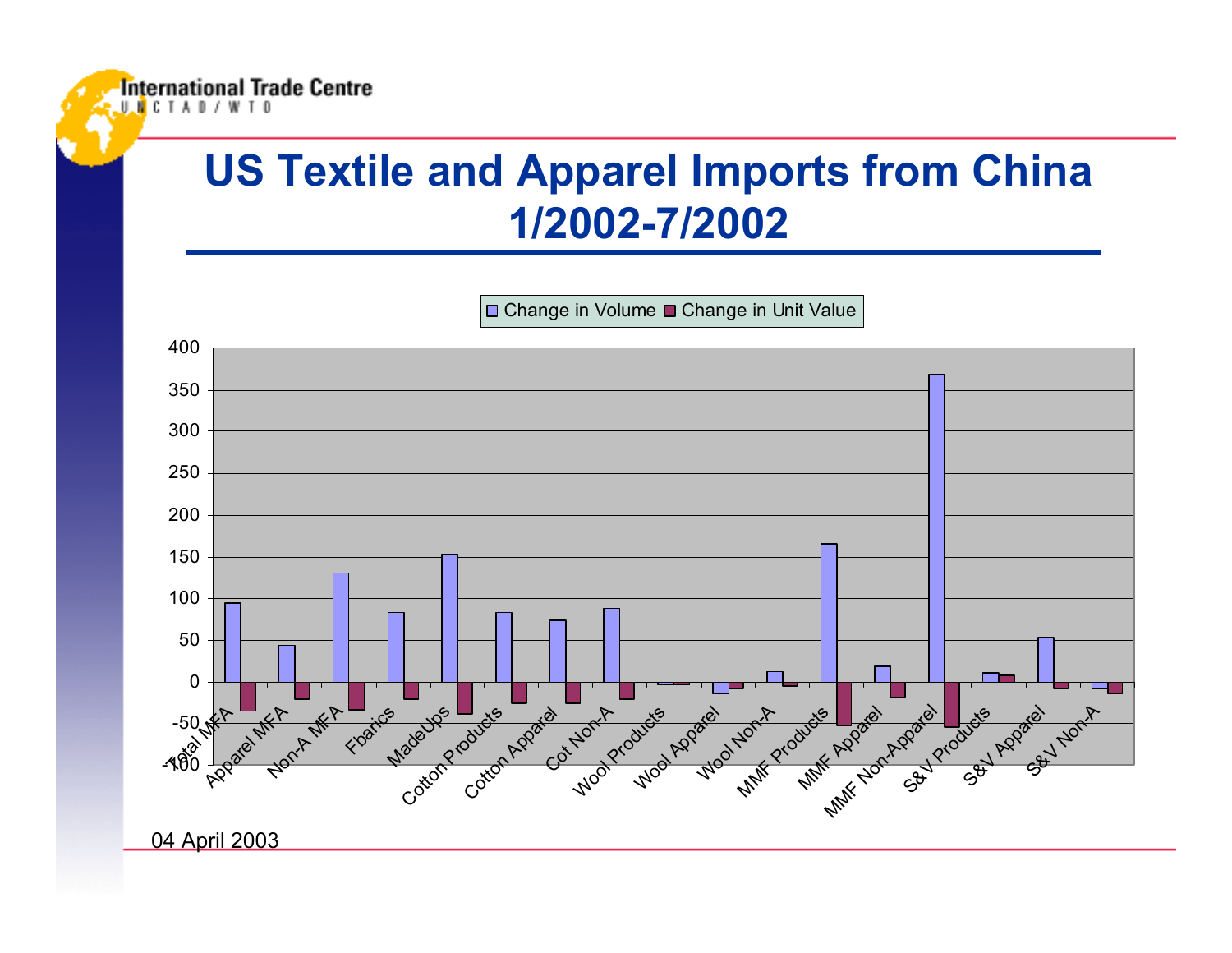## **Reasons for China's Performance**

- As a WTO-member China enjoys MFN, removal of certain quotas and quota phase-out by 2005.
- Low cotton prices in 2001
- Rise in investments (import of T&C machinery up 31% in 2001) = rise in productivity
- • Decline of US\$ (RMB linked to US\$) But:
- T&C and product specific safeguards under China accession protocol

International Trade Centre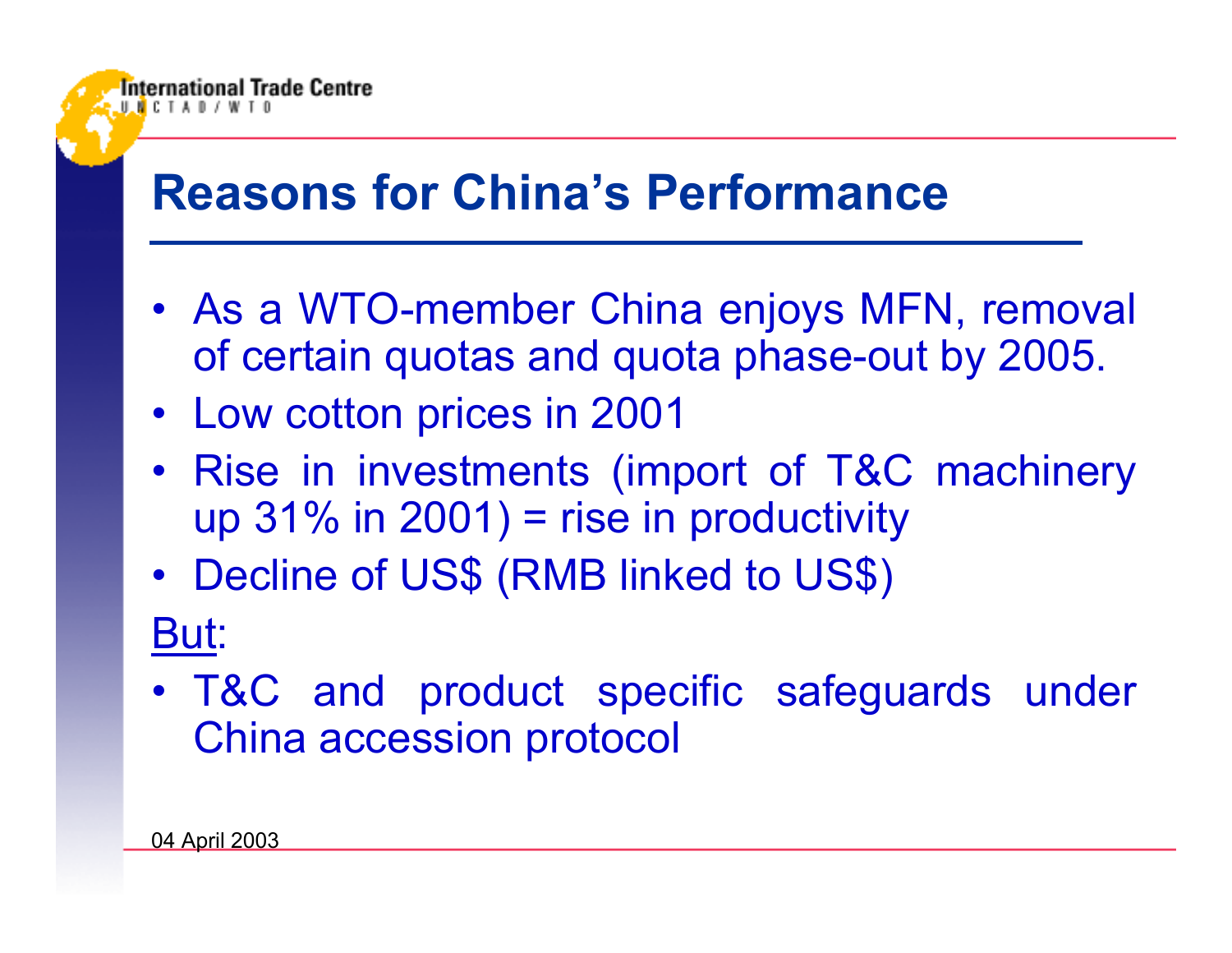#### **Effect of Liberalisation of US Category 350 on Major Exporters**

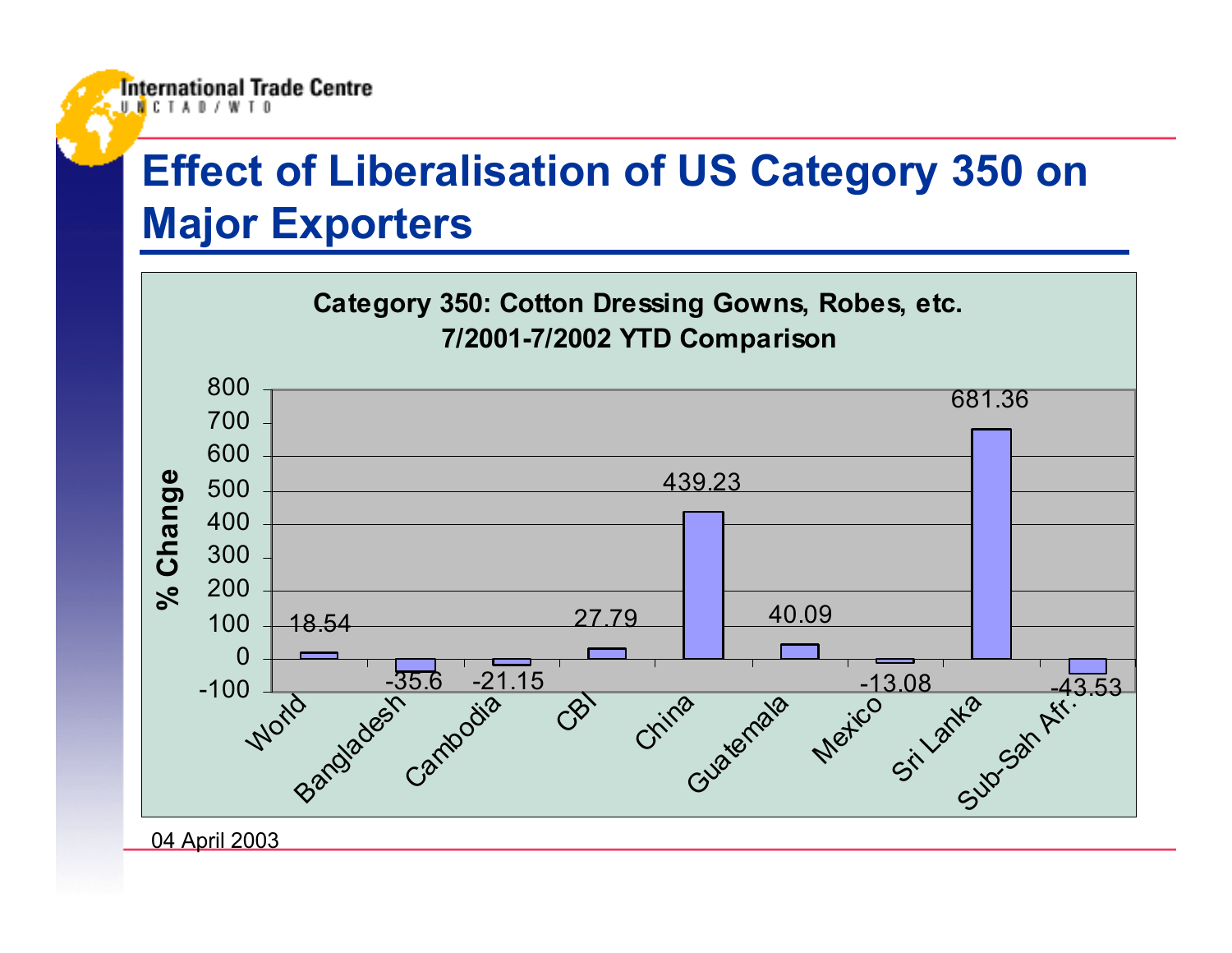#### **Effect of Liberalisation of US Category 847 on Major Exporters**



International Trade Centre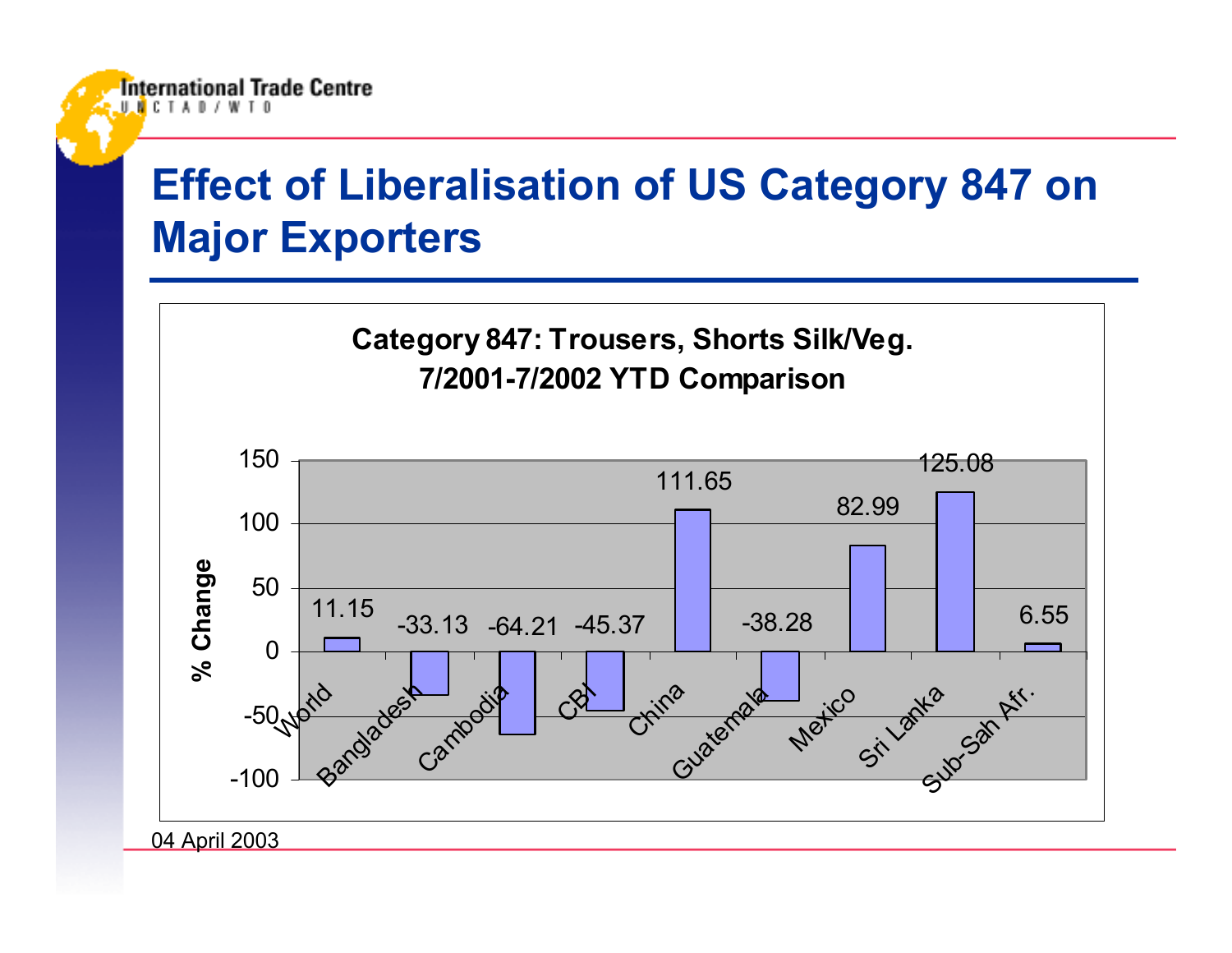### US Quota Saturation October 2002



Source: www.emergingtextiles.com

04 April 2003

**International Trade Centre** 

**H N C T A D /**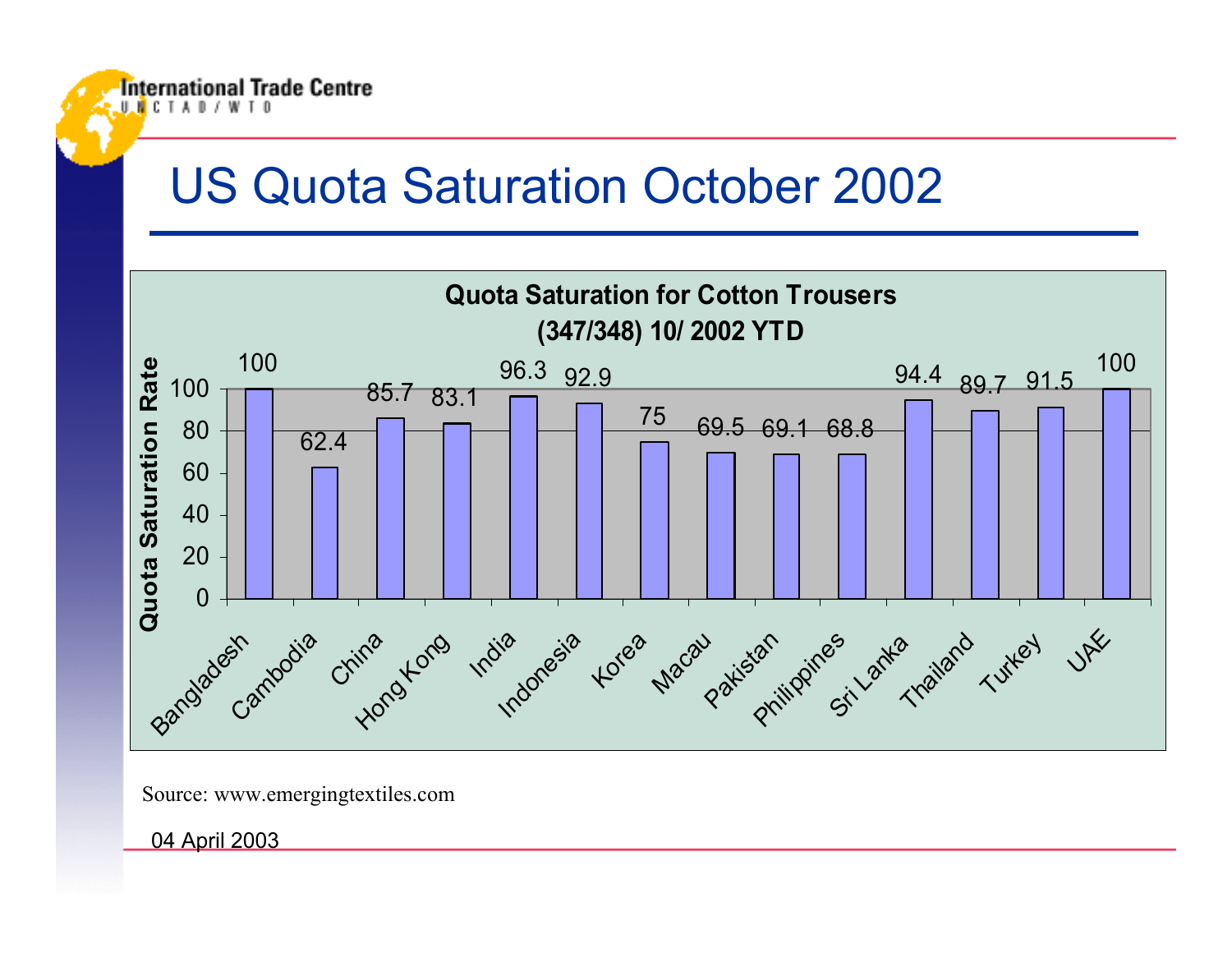**International Trade Centre** 



Source: www.emergingtextiles.com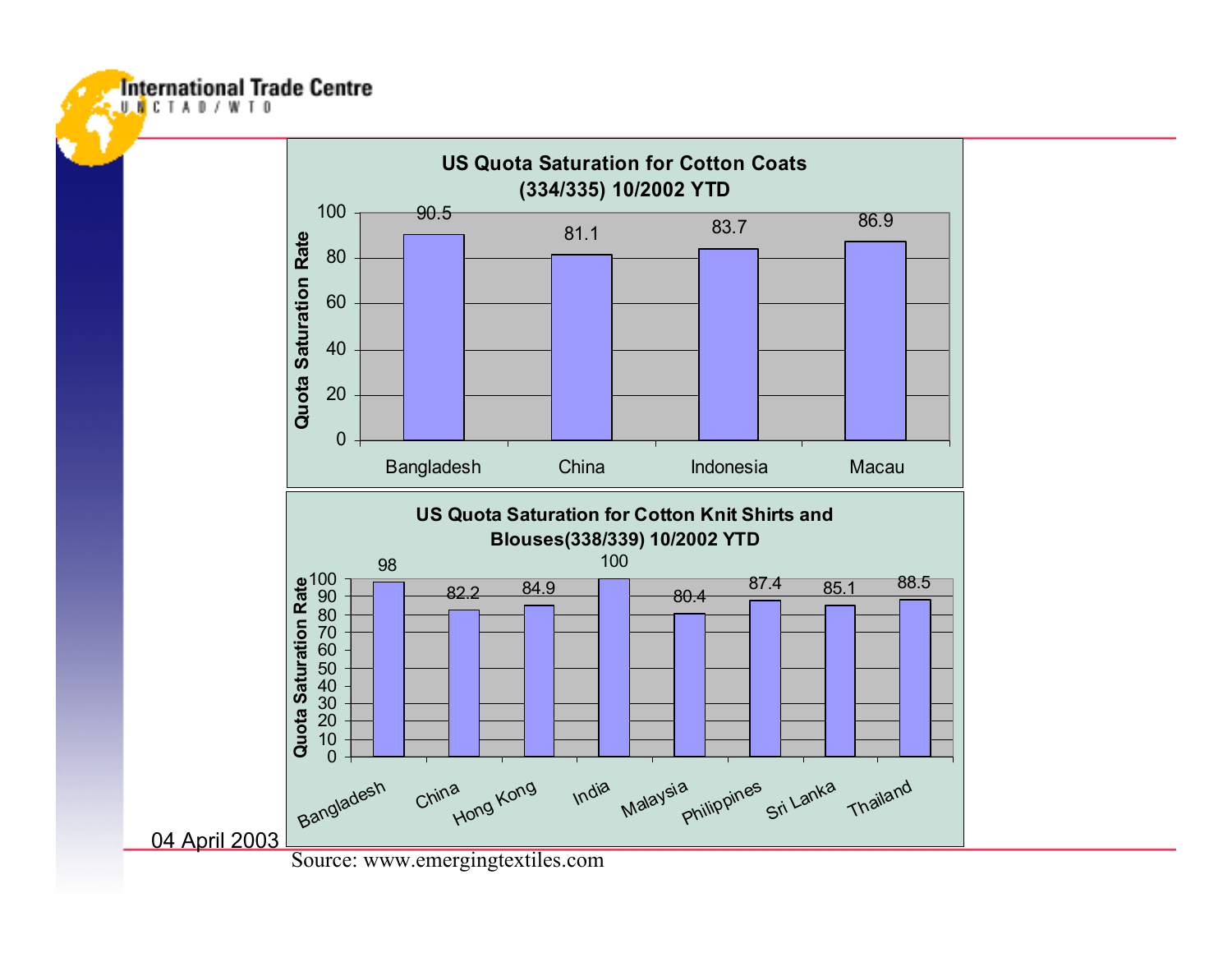#### EU Quota Utilisation Rates

**International Trade Centre** 

 $H$  **N**  $C$  **T**  $A$  **N**  $I$ 

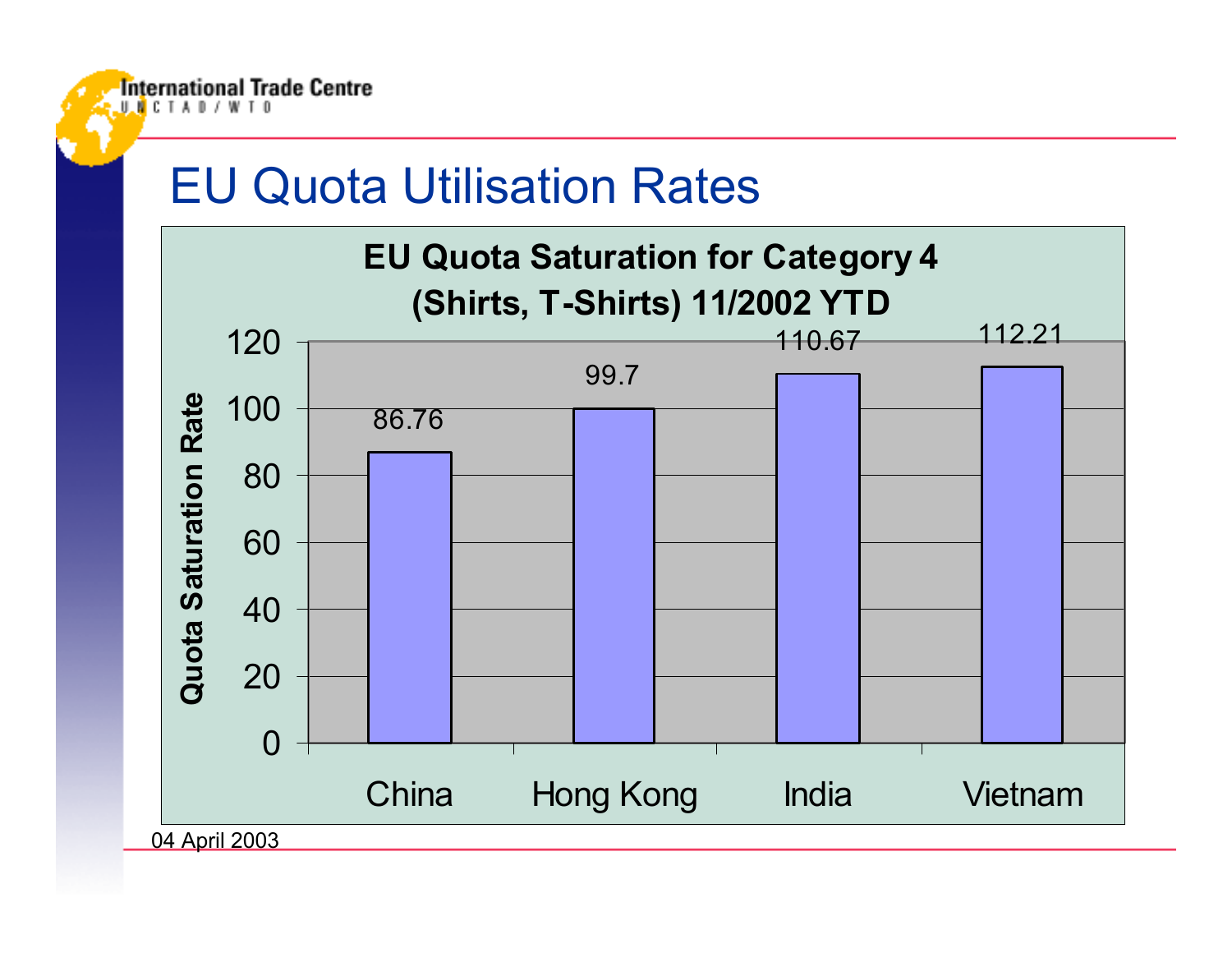#### EU Quota Utilisation Rates



04 April 2003

**International Trade Centre** 

HMCTAN